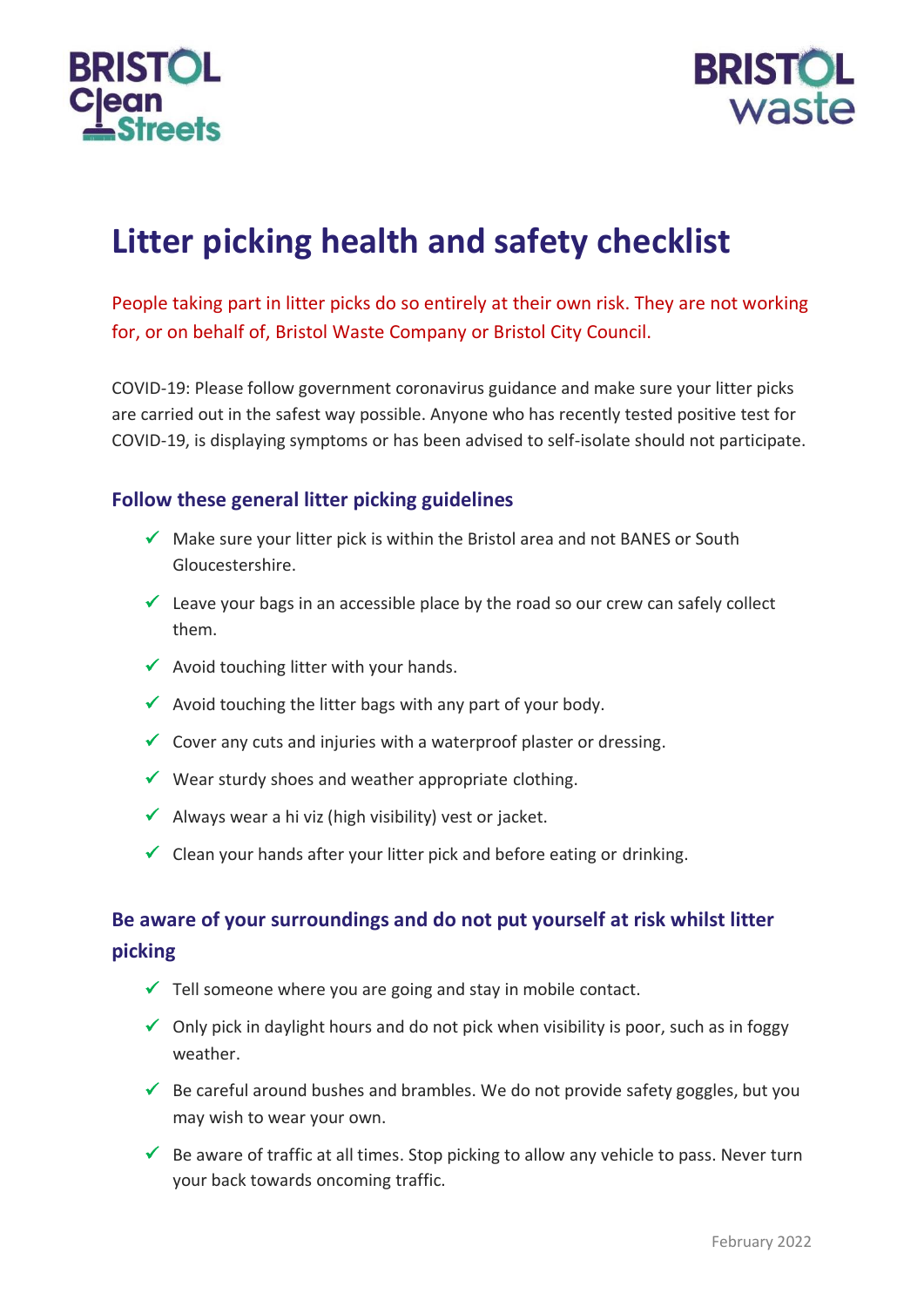



- $\checkmark$  Be aware of the risk of ticks and insects in long grass or bushes.
- $\checkmark$  Follow local rules as well as our guidelines, including safe and lawful parking.
- X Do not confront anyone you see littering.

#### **Stay safe and avoid hazardous litter**

- X Do not pick up litter with your hands, even if you are wearing gloves.
- $\times$  Do not attempt to lift heavy items with the pickers, they will break if you to try to lift something too heavy. If any of the pickers do get damaged, just let us know so we can get them mended.
- X Do not overfill bin bags and avoid lifting heavy objects or sacks alone.
- $\times$  Do not pick up items that cannot easily be identified or if they are clearly hazardous. If you are concerned report the item to [Bristol City](https://www.bristol.gov.uk/streets-travel/street-that-needs-cleaning) [Council.](https://www.bristol.gov.uk/streets-travel/street-that-needs-cleaning)
- X Do not attempt to remove dead or live animals. You can report them to [Bristol City](https://www.bristol.gov.uk/streets-travel/report-a-dead-animal-that-needs-removing) [Council.](https://www.bristol.gov.uk/streets-travel/report-a-dead-animal-that-needs-removing)
- X Do not pick up needles or drug litter. This must be left alone and reported to Bristol [CityCouncil.](https://www.bristol.gov.uk/streets-travel/street-that-needs-cleaning)

#### **Help prevent the spread of COVID-19**

- $\checkmark$  Follow any social distancing rules that are in place.
- $\checkmark$  Wear face coverings and use hand sanitiser where and when appropriate.
- $\checkmark$  You may also choose to wear gloves. You should still avoid touching litter with your hands even if you are wearing gloves.
- $\checkmark$  Wash your hands before and after your litter pick.
- $\checkmark$  Choose your litter pick location carefully. If social-distancing rules are in place, choose a place where you can stay 2m (or 1m+) apart while you litter pick.
- X Do not share litter pickers and avoid contact with other people's equipment. If you can't avoid sharing equipment, using sanitizer or soap and water to clean the equipment first.